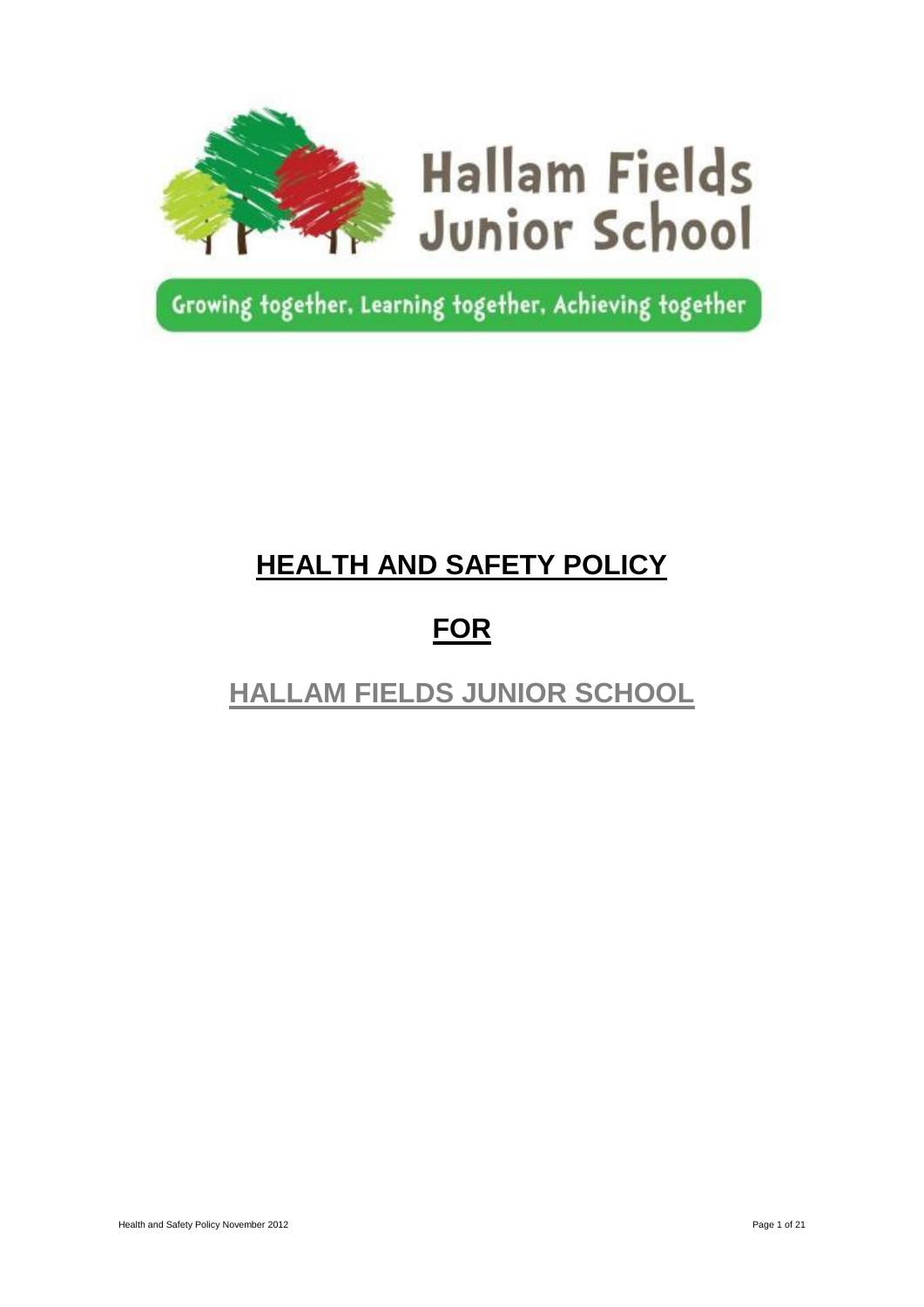# **STATEMENT OF GENERAL POLICY ON HEALTH, SAFETY AND WELFARE**

# **Statement of Intent**

This policy statement supplements and complements the more detailed statement issued by the Derbyshire Children and Younger Adults (CAYA) Department issued on the Derbyshire Net for Learning (DNfL).

The school's Governing Body and Senior Management Team recognise and accept their responsibilities both under civil and criminal law and also under schemes of delegation for local management of schools. As responsible employers and/or persons in control of premises, the requirements to provide a safe and healthy working environment for all employees is acknowledged.

The school is committed to ensuring that risk assessments are undertaken, control measures implemented and systems of work are constantly monitored and reviewed.

In compliance with the Health and Safety at Work etc Act 1974, this schools Governing Body will ensure so far is reasonably practicable that:

The premises are maintained in a safe condition.

Safe access to and egress from the premises is maintained.

All plant and equipment is safe to use.

Appropriate safe systems of work exist and are maintained.

Sufficient information, instruction, training and supervision is available and provided.

Arrangements exist for safe use, handling and storage of articles and substances at work.

A healthy working environment is maintained including adequate welfare facilities.

In addition to the above commitment, the Governing Body also recognises its obligation to non-employees. Where it is reasonably foreseeable that pupils, members of the public, contractors etc are or may be affected by the school activities being carried out on or within the school boundaries or otherwise, the Governor Body will make the necessary information, instruction, training and supervision available to ensure the safety of those affected. As an education provider which must set standards by example for its pupils, this commitment is seen as especially important.

Within financial restraints dictated by the County Council, the Governing Body will ensure through the Senior Management Team that adequate resources are set aside from the total budget allocation for the policy statement to be properly implemented.

The Governing Body is committed to this policy and all staff are required to comply as a condition of employment. They are encouraged to assist in the Governing Body's commitment to the continuous improvement in our health and safety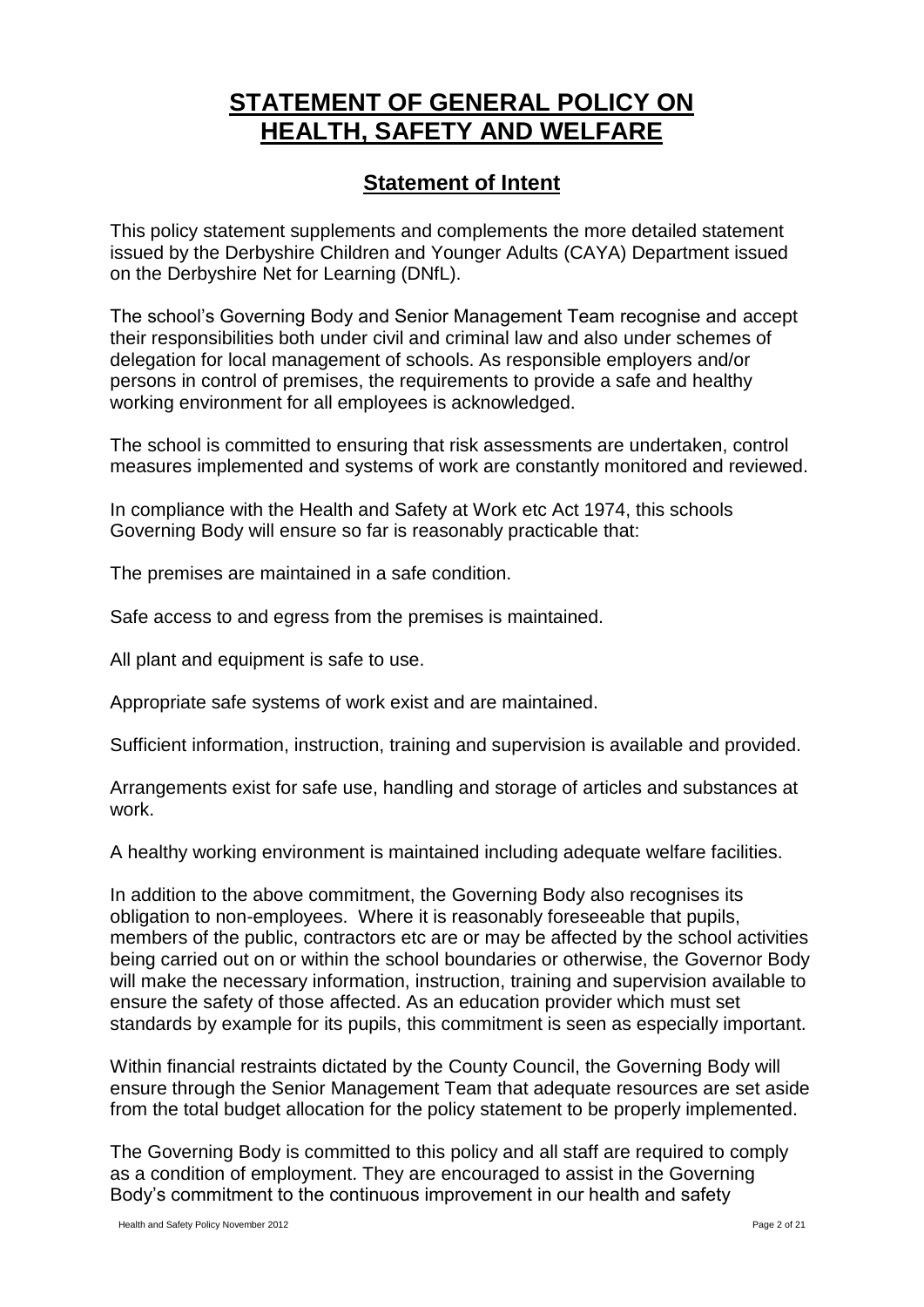performance. For the policy to be effectively implemented the school must have the full co-operation of employees and others who use the premises.

Employees are reminded of their own duties:

To take care of their own safety and that of others;

To co-operate with the Governing Body and the Senior Management Team so that they may carry out their own responsibilities successfully.

To comply with all relevant, codes of practice and standards as necessary, and point out any shortcomings in these to management.

Consultation with employees'representatives will be held as and when appropriate on all matters affecting the health and/or safety of employees concerned.

A copy of this statement has been provided to every member of staff. Copies are also posted on the staff notice-boards. This policy statement and the accompanying organisation and arrangements will be revised as and when necessary.

This policy statement together with the organisational structure and the following arrangements and procedures has been approved by the school's Governing Body.

| Name David Brown | Name                      |
|------------------|---------------------------|
| Sign             | Sign                      |
| Headteacher      | <b>Chair of Governors</b> |
| Date             | Date                      |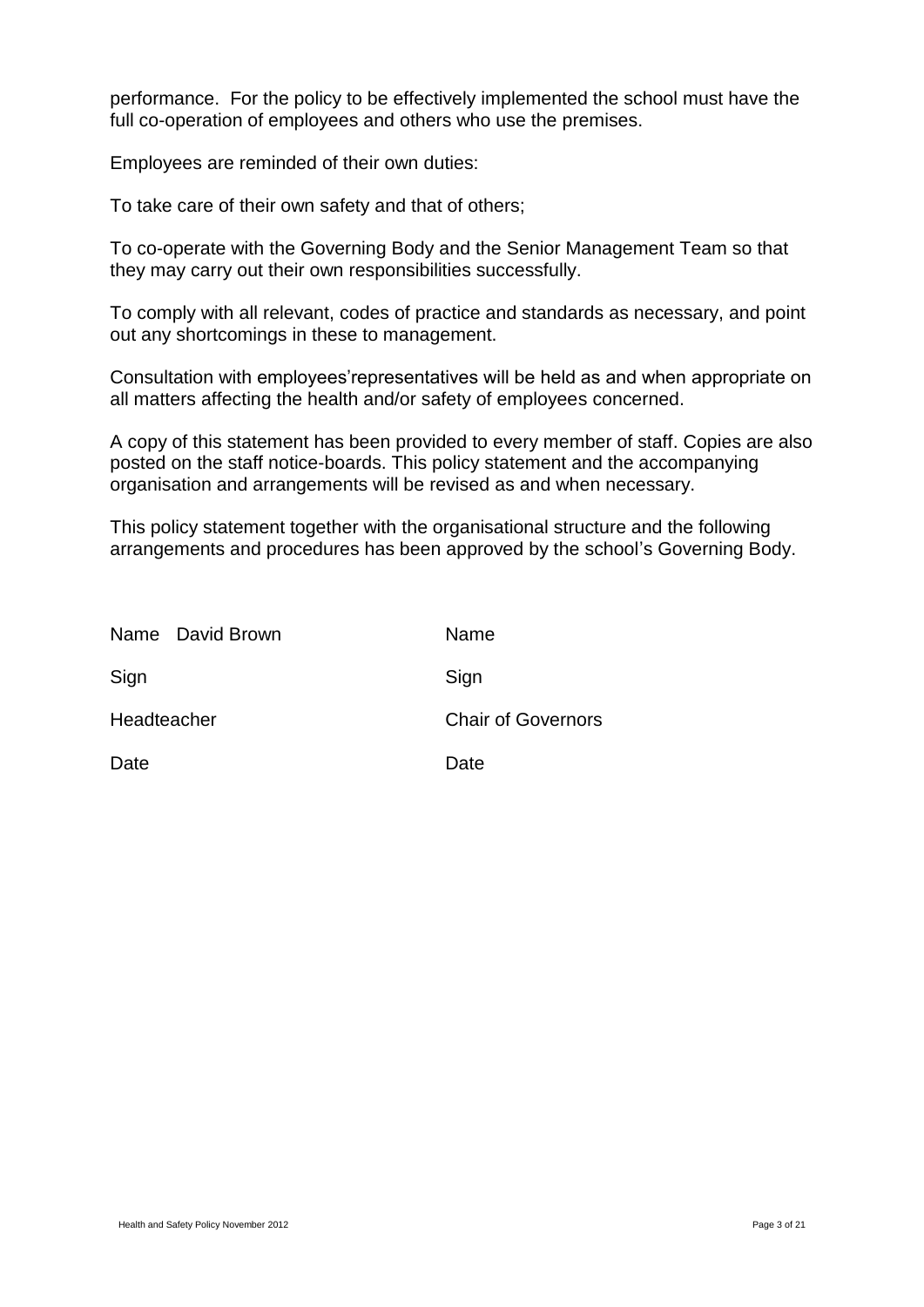### **Responsibilities of Governing Bodies**

Governing Bodies are responsible for ensuring that health and safety is maintained within their school. In order to do this they must ensure that certain key elements are in place within the school. The responsibilities of Governing Bodies outlined below fall principally into the areas of monitoring of performance, ensuring health and safety matters are adequately resourced and ensuring that those staff who have specific health and safety responsibilities are aware of and undertake those responsibilities.

In particular the Governing Body should ensure that:-

- The school has a health and safety policy (which can be based on the CAYA policy and guidance) which is implemented within the school and that the effectiveness of this policy is monitored. The Governors should formally approve this policy.
- Health and safety is effectively managed in the school through appropriate management systems including risk assessments, inspections, communication systems, guidance, review and monitoring.
- The school considers health and safety as an on-going priority and ensures that health and safety obligations are included in school development plans.
- Health and safety responsibilities are allocated to appropriate staff within the school's organisational structure.
- When decisions on staffing levels are being considered that the health and safety implications of such decisions are fully considered.
- Adequate resources for health and safety are identified.
- They seek health and safety advice from CAYA Health and Safety Section as necessary and that this advice is acted upon as far as is reasonably practicable.
- There is an appropriate forum for discussing health and safety issues, taking decisions and ensuring action is carried out. This could be full Governors' meetings or a sub-committee of the Governors where health and safety is a standing agenda item.
- They receive an annual report on the school's health and safety performance from the Headteacher to include, for example, the findings of risk assessments, any problems the Headteacher feels need referring to the Governors, accident statistics, any changes in working practice and any budgetary implications (this is not an exhaustive list).
- They receive on a regular basis any guidance issued by the Authority and take appropriate action as necessary.
- They review annually the health and safety performance of the school and set targets for achievement for the next year.
- All the County guidance on school journeys and adventure activities and licensing where appropriate is complied with.

ACT 1974 AND THE MANAGEMENT OF HEALTH AND SAFETY AT WORK REGULATIONS 1999 AND OTHER SAFETY REGULATIONS MADE UNDER THE REMIT OF THE HEALTH AND SAFETY AT WORK ETC ACT 1974.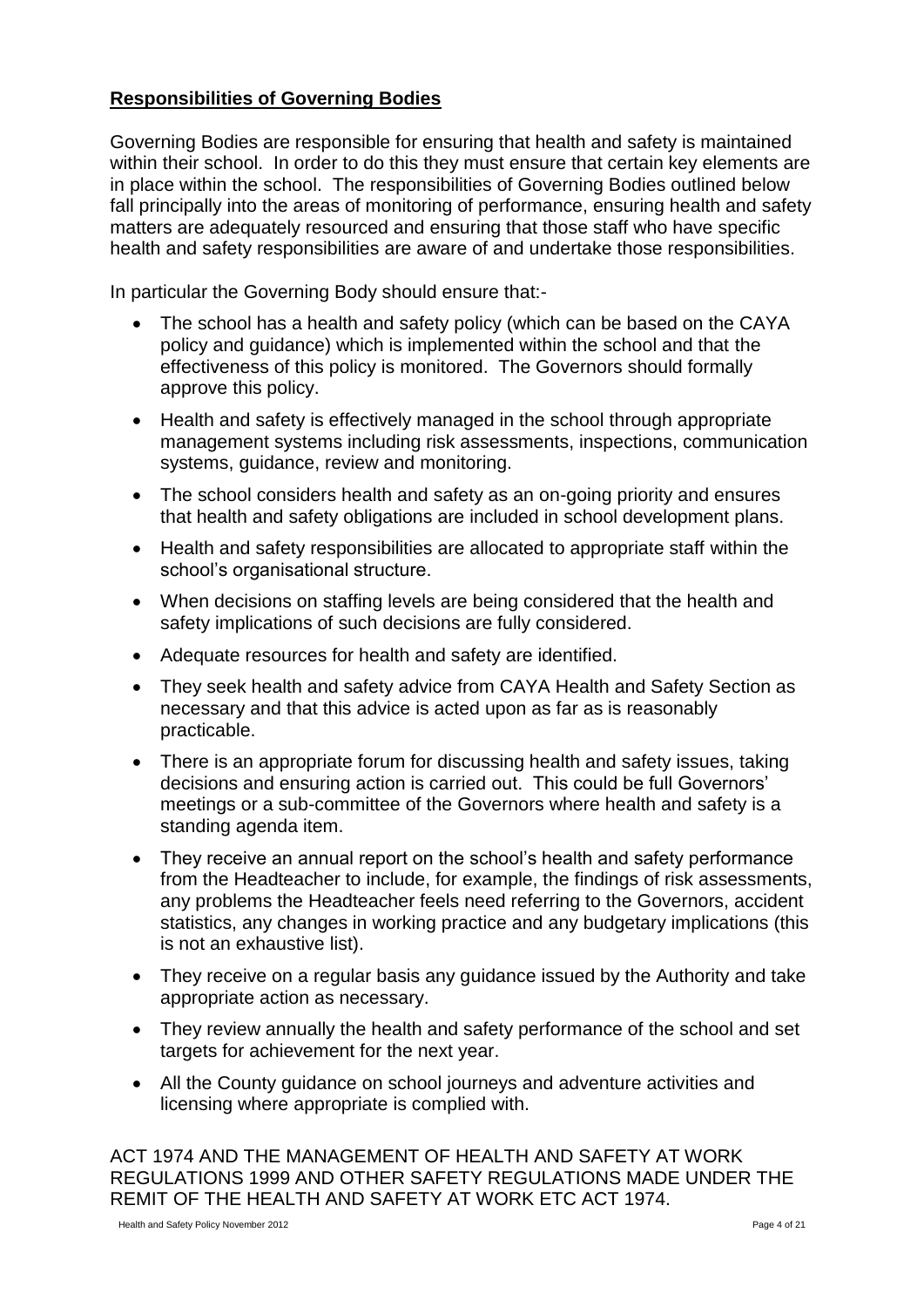#### **Responsibilities of the Headteacher**

The Headteacher is ultimately responsible for the day to day implementation of health and safety in their school. This includes ensuring there are arrangements in place for the safe use of the school after hours for lettings and other events.

In order to effectively discharge this responsibility, the Headteacher should ensure that:-

- A school health and safety policy is developed with the Governing Body in line with the CAYA health and safety policy and guidance and that this policy is fully implemented and monitored within their school.
- The policy is brought to the attention of all employees and is periodically reviewed.
- His/her knowledge of health and safety issues is kept up to date.
- Individuals within the school staff are allocated appropriate duties in terms of health and safety management and that these are recorded in the school health and safety policy document.
- Staff are made aware of the health and safety guidance, and any guidance issued by the CAYA which is relevant to their work.
- An annual report on health and safety is prepared and presented to the Governors.
- Inspections of the school are carried out as per CAYA quidance and that appropriate action is taken to deal with the findings of these inspections.
- The school has a relevant number of people trained to carry out risk assessment.
- Risk assessments of all significant risks are carried out and that the findings of these risk assessments are communicated to all those who may be affected by the risk.
- Following risk assessment, an action plan is drawn up to ensure the identified risk reduction measures are followed up.
- Adequate resources are made available to ensure that the school meets its statutory obligations as far as is reasonably practicable.
- Staff training needs in terms of health and safety are identified and that staff receive adequate health and safety training where required. This should include ensuring that all staff (including supply, part-time and temporary staff, staff undergoing teaching training and students on work experience) receive as a basic minimum induction training on their first day in school.
- An appropriate hazard reporting system is set up and that there is a follow-up procedure to ensure actions have been taken.
- All equipment (both personal protective equipment and general equipment, eg tools, goggles, gloves, ladders etc) required to ensure health and safety, is provided and is suitable for the task for which it is intended and that it can be adequately and safely stored.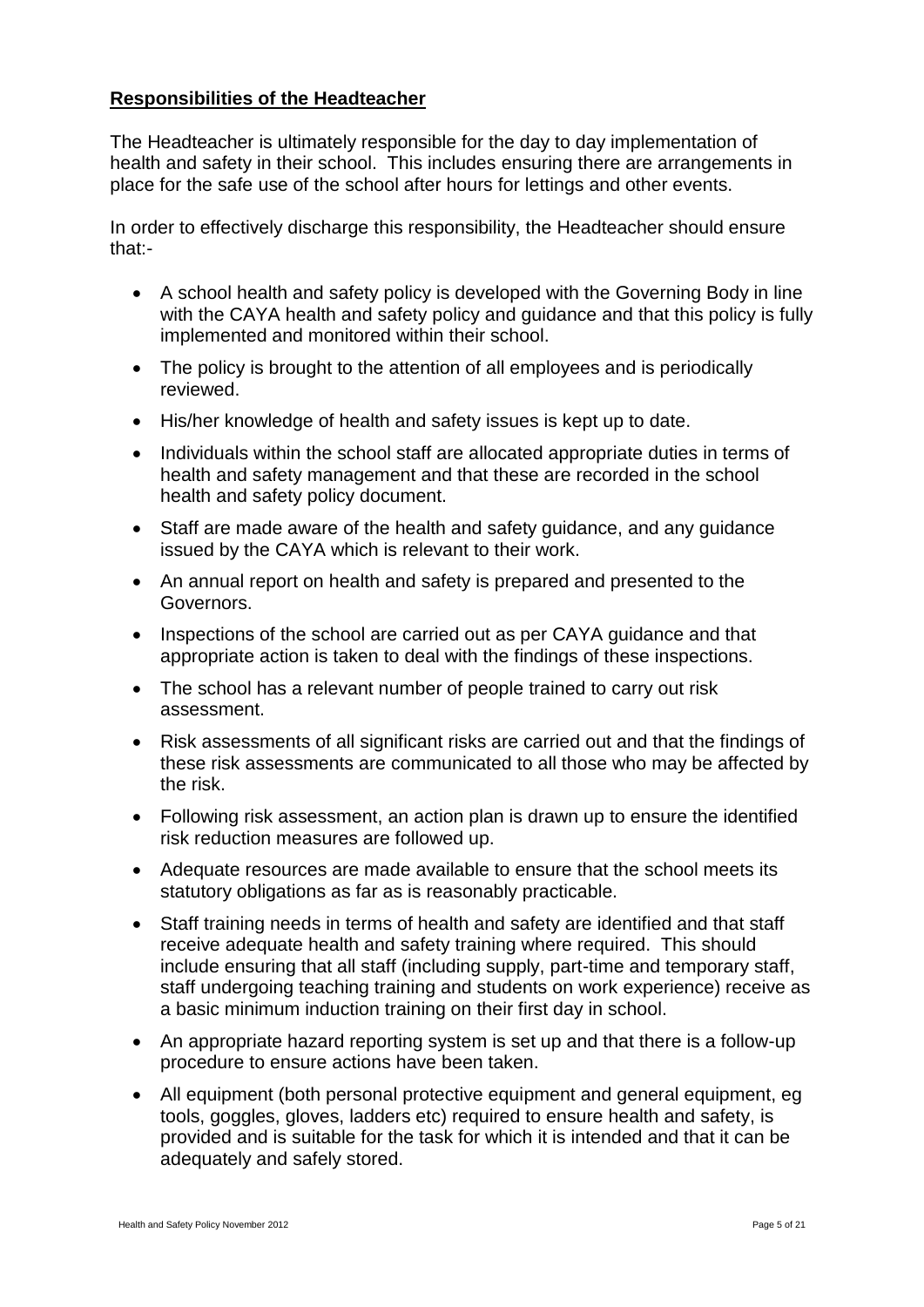- Systems exist to ensure equipment is checked and where it is found to be faulty that it is taken out of use until repaired/disposed of.
- Safe systems of work are adopted and are documented.
- All goods purchased comply with the relevant safety standards and where there are health and safety implications for their use that these are considered prior to purchase and appropriate systems of work and risk assessments are put in place.
- Appropriate emergency procedures, eg fire drills, fire alarm testing, etc, are carried out in accordance with CAYA guidance and that the results are recorded and where appropriate acted upon.
- Where contractors are appointed to work on the site that all appropriate health and safety documents (eg safety policy/risk assessments) have been seen by the school. That all risks presented by the contractor's work have been assessed and appropriate controls put into place and that the contractor has been made aware of any risks that there may be to their health and safety from working on the site.
- That there are systems in place to ensure that all necessary permits to work are completed for work by contractors.
- All parts of the premises and plant that the Governors are responsible for the repair and/or purchase of are regularly inspected and maintained in safe order. That any unsafe items which are the responsibility of the Authority are reported to them in the appropriate form.
- Where a situation presents an imminent risk of serious personal injury that action is taken to minimise that risk as far as is reasonably practicable irrespective of who is ultimately responsible for dealing with it under the LMS scheme.
- Appropriate first aid provision is ensured and maintained.
- Where the premises are used or let after hours that all appropriate health and safety considerations eg access, lighting, emergency escapes, access to a phone, access to first aid facilities, have been considered and the necessary actions have been put in place. That all the necessary insurance is in place and that a lettings agreement has been signed.
- Any health and safety guidance received from CAYA is made available to the Governing Body so that appropriate action may be taken as necessary.
- There is appropriate liaison and consultation with Trade Union representatives.

#### **School health and safety co-ordinator**

The school health and safety co-ordinator has the following responsibilities:

To co-ordinate and manage the annual risk assessment process for the school.

To co-ordinate the general workplace inspections and performance monitoring process.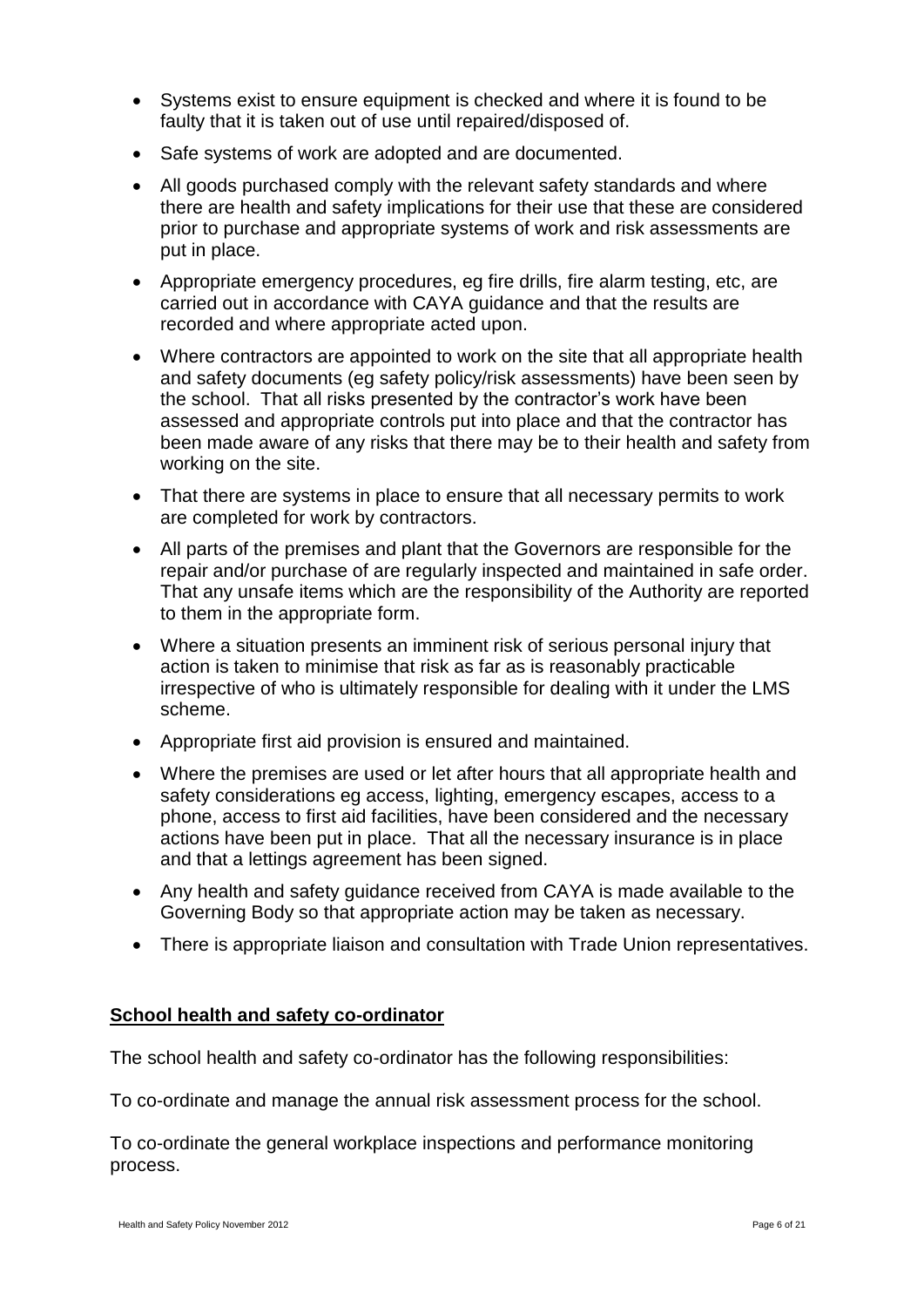To make provision for the inspection and maintenance of work equipment throughout the school.

To manage the keeping of all health and safety records including management of the building fabric and building services in liaison with CountyProperty division and other contractors.

To be aware of situations or activities which are potentially hazardous to the health and safety of staff, pupils and visitors.

To ensure that staff are adequately instructed in safety and welfare matters about their specific work place and the school generally.

Carry out any other functions devolved to them by the Headteacher or Governing Body.

#### **Teaching/support staff holding positions of special responsibility**

This includes Assistant Headteachers, Curriculum Co-ordinators, Business Manager and Caretaker have the following responsibilities:

Apply the school's health and safety policy or relevant CAYA department health and safety guidance to their own department or area of work and to be directly responsible to the Headteacher for the application of the health and safety procedures and arrangements.

Carry out regular health and safety risk assessments of the activities for which they are responsible.

Ensure that all staff under their control are familiar with the health and safety code of practice, if issued, for their area of work.

Resolve health, safety and welfare problems members of staff refer to them, or refer to the Headteacher any problems to which they cannot achieve a satisfactory solution within the resources available to them.

Carry out regular inspections of their areas of responsibility to ensure that equipment, furniture and activities are safe and record these inspections where required.

Ensure so far as is reasonably practicable, provision of sufficient information, instruction, training and supervision to enable other employees and pupils to avoid hazards and contribute positively to their own health and safety.

Investigate accidents that occur within their areas of responsibility.

Prepare an annual report for the head teacher on the health and safety performance of their department or area of responsibility.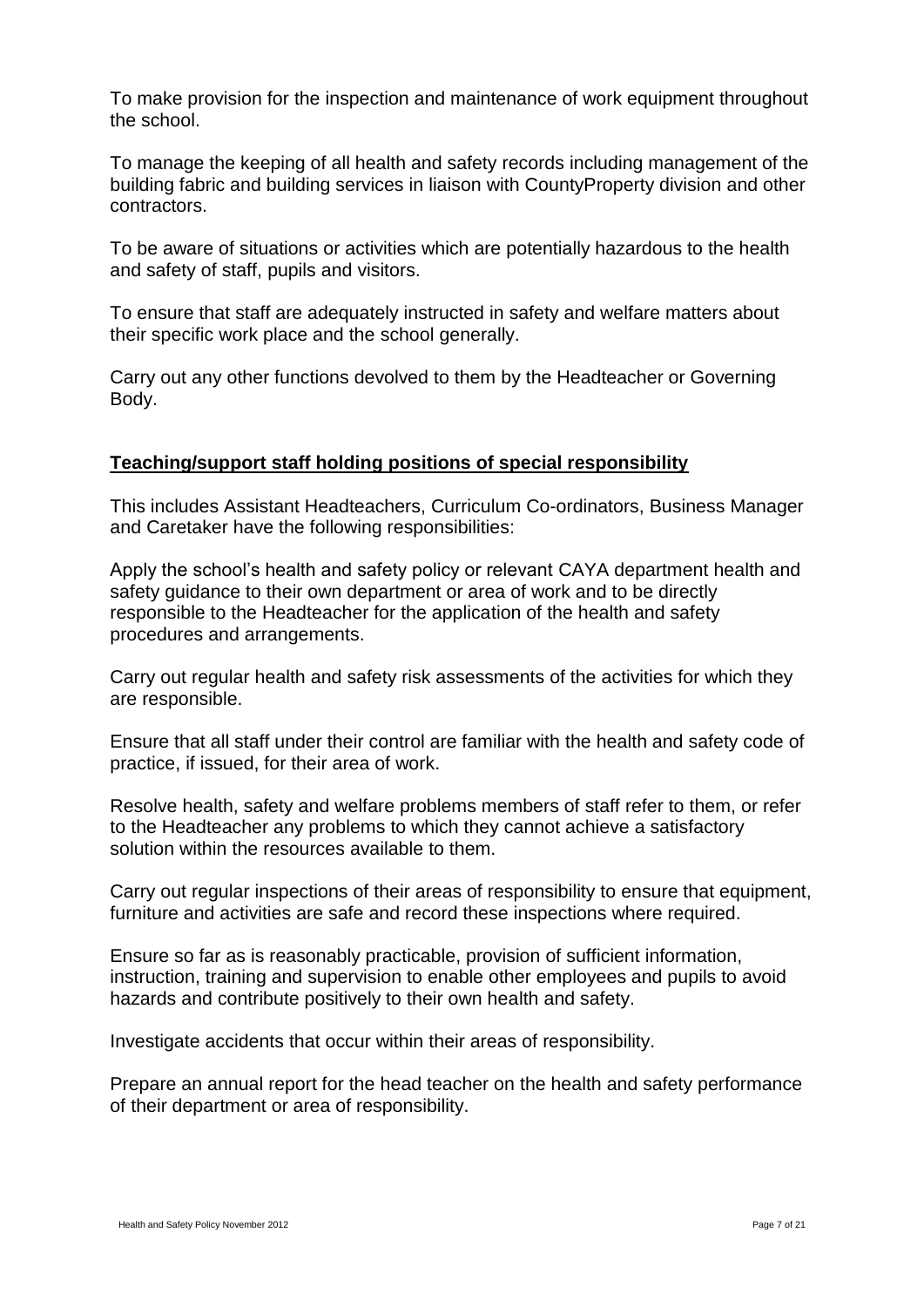#### **Class teachers**

Class teachers are expected to:

Exercise effective supervision of their pupils, to know the procedures for fire, first aid and other emergencies and to carry them out.

Follow particular health and safety measures to be adopted in their own teaching areas as laid down in the relevant guidance, if issued and to ensure that they are applied.

Point out any shortcomings in health and safety arrangements relevant to their area of work.

Give clear oral and written instructions and warnings to pupils when necessary.

Follow safe working procedures, be aware of all risk assessments and appropriate control measure relevant to their area of work and teaching.

Require the use of protective clothing and guards where necessary.

Make recommendations to their Headteacher or Head of Department on health and safety equipment and on additions or necessary improvements to plant, tools, equipment or machinery.

Integrate all relevant aspects of safety into the teaching process and, where necessary, give special lessons on health and safety in line with National Curriculum requirements for safety education.

Avoid introducing personal items of equipment (electrical or mechanical) into the school without prior permission.

Report all accidents, defects and dangerous occurrences to the Headteacher

Set a good personal example.

#### **All Employees**

All employees have health and safety responsibilities as outlined by the Health and Safety at Work etc Act 1974 and the Management of Health and Safety at Work Regulations 1999.

The health and safety responsibilities of employees are as follows. Whilst at work all employees will:-

- Make themselves familiar with and conform to the schools/department health and safety policy.
- Be aware of and comply with all schools/department health and safety guidance and instructions, safe systems of work and risk assessments, including control measures relevant to their area of work.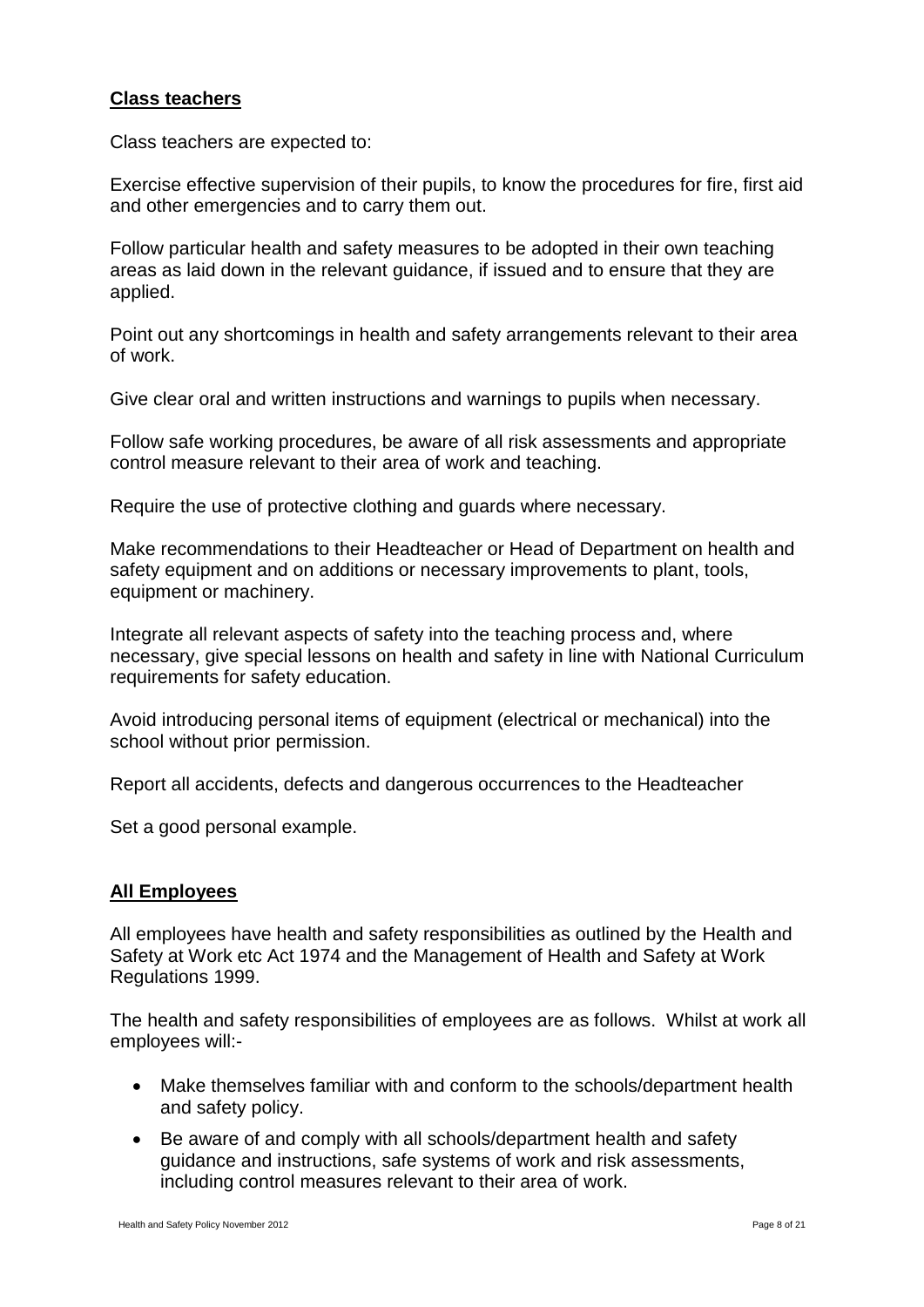- Point out any shortcomings in the schools/department arrangements for health and safety (guidance, instruction, safe systems of work and risk assessments) to their Section Head or Headteacher as appropriate.
- Report all hazards and incidents occurring during the course of their work to their line manager. In addition to this, where the hazard is such that it represents an imminent risk of serious injury, the employee must take all steps within their control to make the situation safe.
- Use appropriate safety equipment and personal protective equipment/clothing which is provided by the employer and ensure that it is used by persons under their charge where appropriate.
- Co-operate with management in any situation related to health and safety, for example, the introduction of new procedures, initiatives or requirements.
- Co-operate with any investigations related to health and safety, e.g. accident investigations.
- Ensure that all persons for whom they have responsibility obey safety rules and safe systems of work.
- Not use equipment which they have not been trained to use.
- Take reasonable care for their own health and safety and that of other persons who may be affected by their acts or omissions.
- Report all accidents however minor or near misses.
- Not intentionally or recklessly interfere with or misuse anything provided in the interests of health, safety and welfare.

#### **School Health and Safety Representatives**

The Governing Body recognises the role of Health and Safety Representatives appointed by a recognised trade union. Health and Safety Representatives will be allowed to investigate accidents and potential hazards, pursue employee complaints and carry out school inspections within directed time but, wherever practicable, outside teaching hours. They will also be consulted on health and safety matters affecting all staff.

They are also entitled to certain information, e.g. about accidents and to paid time off to train for and carry out their health and safety functions. However, they are not part of the management structure and do not carry out duties on behalf of the Head teacher or Governing Body.

#### **Pupils**

Pupils, allowing for their age and aptitude, are expected to:

Exercise personal responsibility for the health and safety of themselves and others.

Observe standards of dress consistent with safety and/ or hygiene.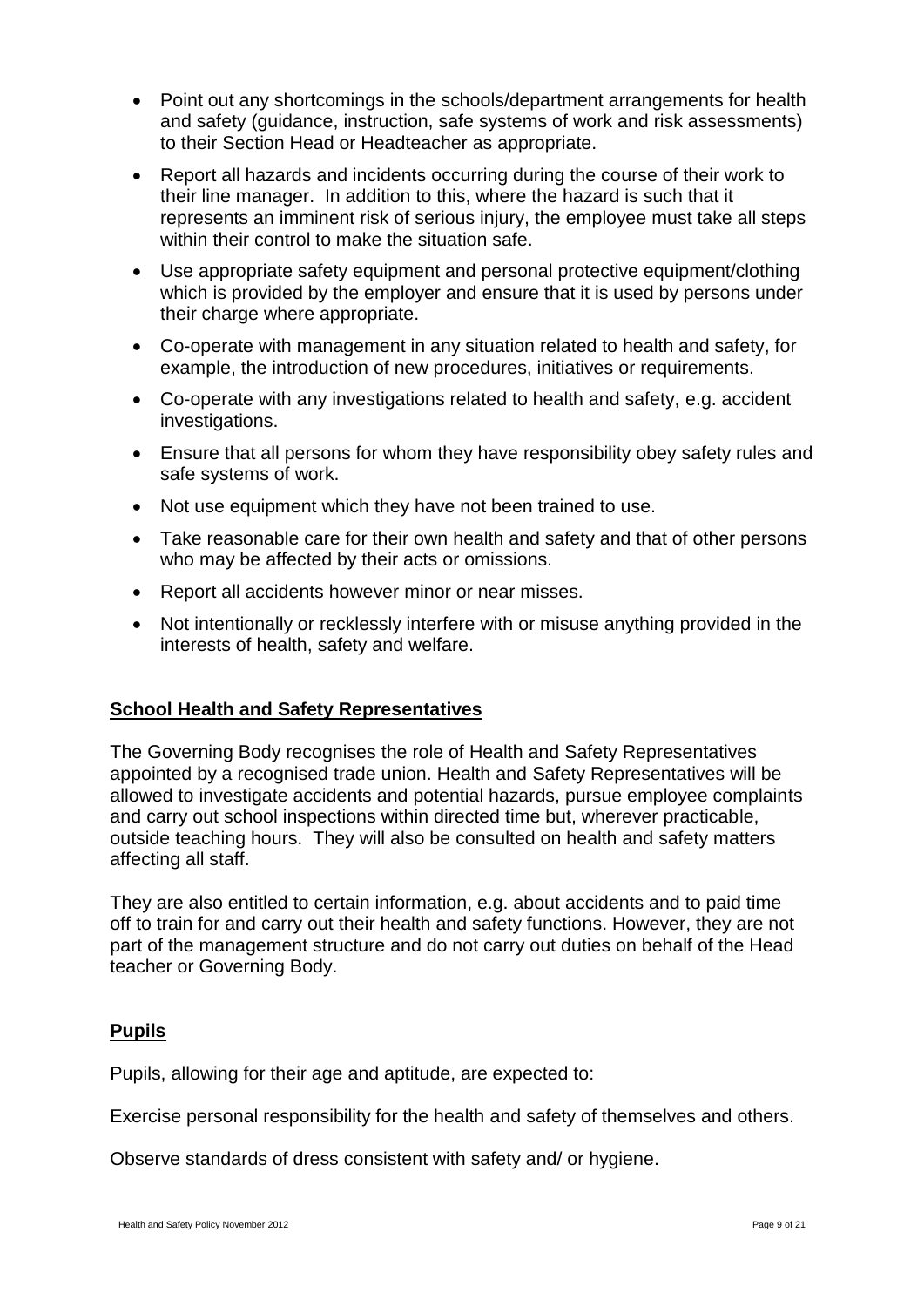Observe all the health and safety rules of the school and in particular the instructions of staff given in an emergency.

Use and not wilfully misuse, neglect or interfere with things provided for their health and safety.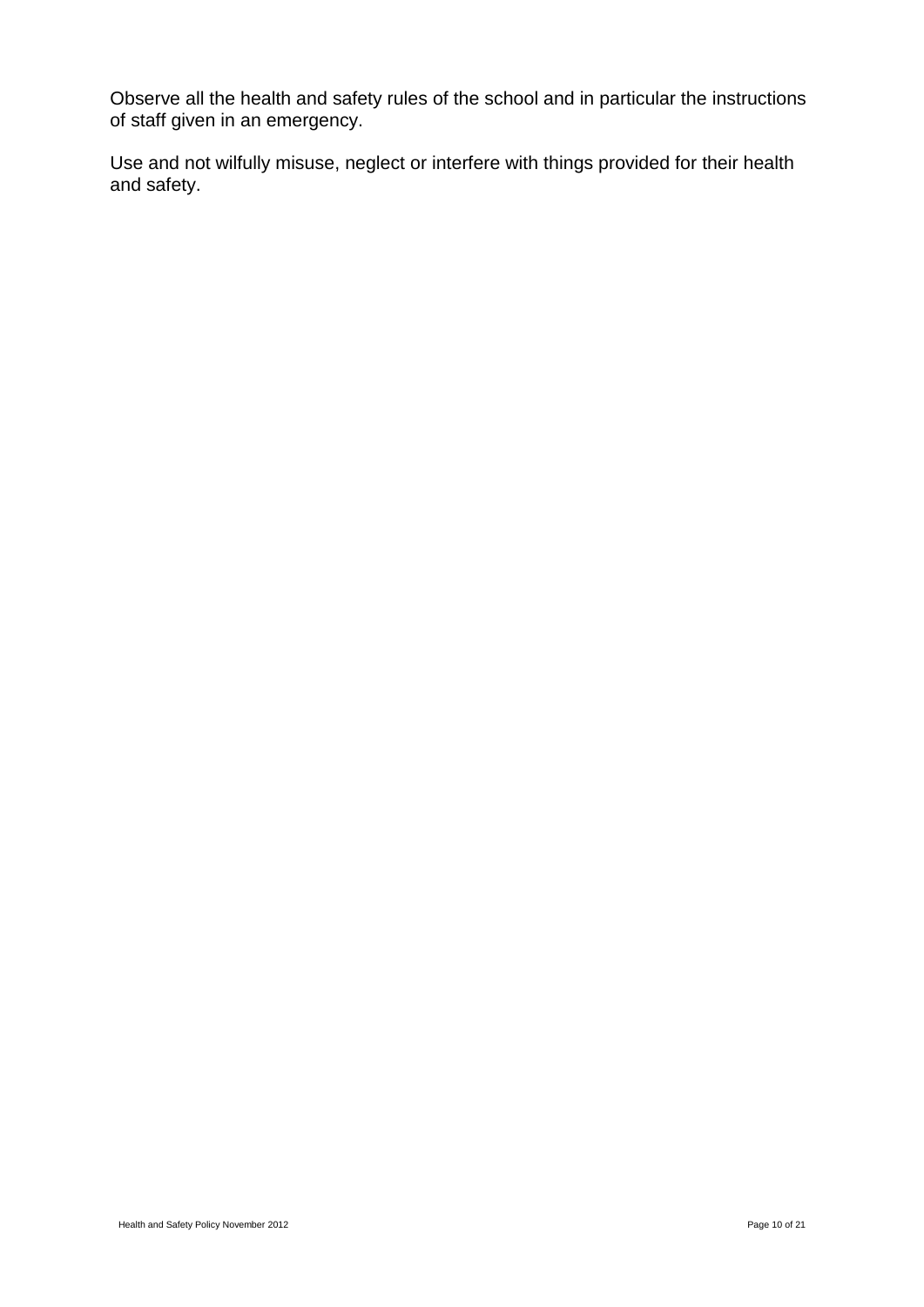# **Organisational Responsibility for Health and Safety**

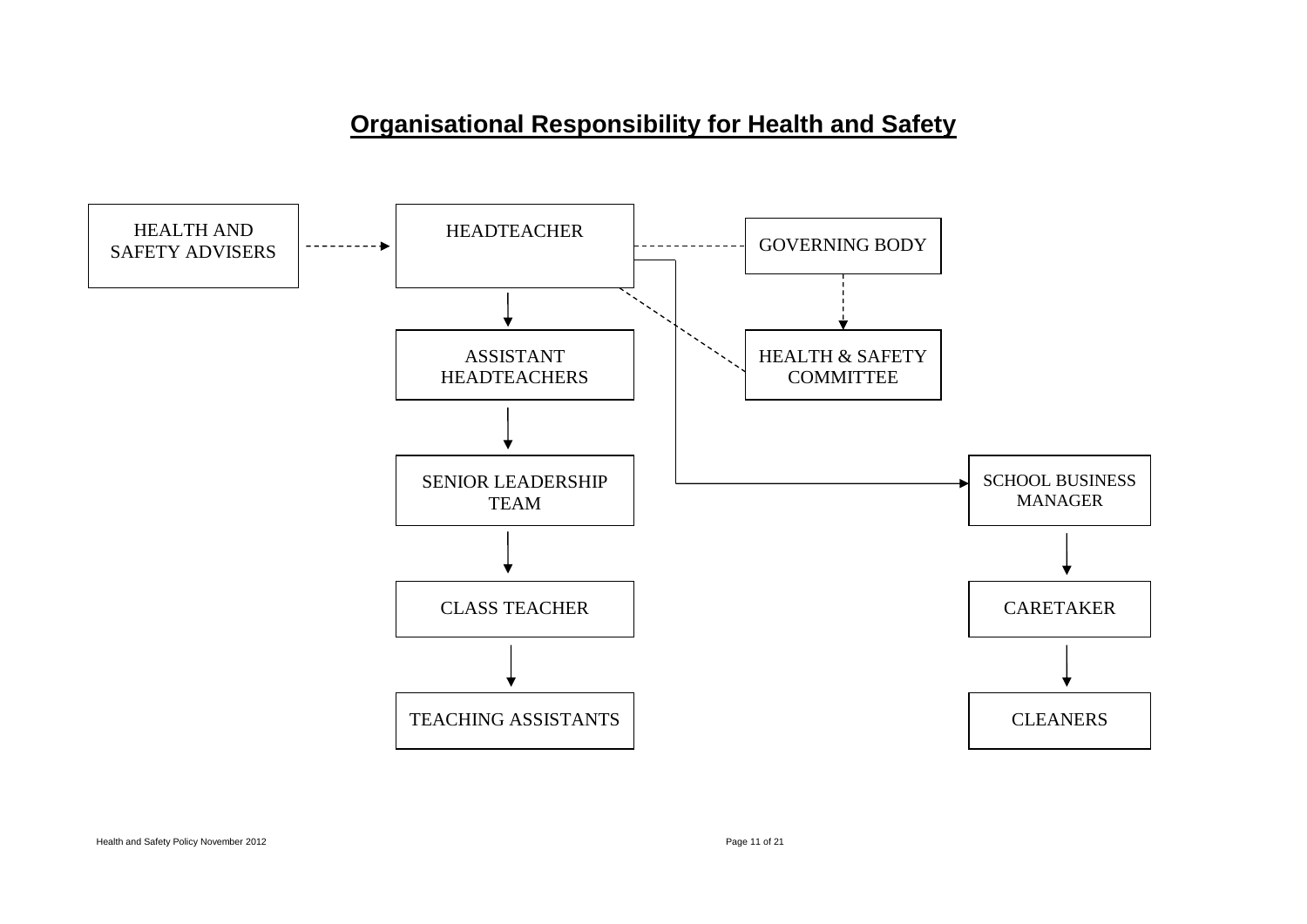### **Arrangements for Health and Safety**

This is perhaps the most important part of the Health and Safety Policy. In effect it can be described as a list of rules to be followed by staff.

The "arrangements for" list is as follows:-

#### **Accident/Incident Reporting**

All accidents and incidents in Hallam Fields Junior School will be reported and recorded in line with the Local Authority accident reporting guidance. In Hallam Fields Junior School all staff will report all accidents to David Brown who will ensure that they are recorded in line with this guidance and who will be fully familiar with it. A copy of the guidance is held in 'Health and Safety Guidance' Folder in the headteacher's office.

#### **Accident Investigation**

Accidents will be investigated by David Brown (or a member of SLT whom he delegates responsibility to) following guidance from the LA. Guidance is available on DNfL and a copy is held in 'Health and Safety Guidance' Folder in the headteacher's office.

#### **Administration of Medicines**

We follow the 'Administration of Medicines Policy' which is available in the TLC policy folder in the headteacher's office. The nominated first aid member of staff is Sharron Ashby. All parents requesting any medication to be given during the day are required to fill in a form detailing the medication required and when. This medication can only be administered if prescribed by the doctor, the dosage is 4 times each day and to be given orally. All medication brought into school must be in their original containers clearly marked with the child's name. Medication for conditions relating to eyes, ears or nose (4 times a day) and can be self administered will also be allowed. Where further information or training is required staff meet with parents / medical staff. An action plan for children with more severe conditions or medical requirements is kept in each class register and in first aid folders.

#### **Animals**

Where animals are to be kept in school individual risk assessments will be required. These should take into account; arrangements for the keeping of animals, e.g. supervision ratios, cleaning and feeding arrangement. Care, obviously, must be taken to ensure the suitability of the animals kept for the age and abilities of the pupils, as well as the well-being of the animals in terms of environment, etc. Consideration should be given to care of animals in school holidays.

#### **Asbestos**

The school has an asbestos survey which is stored in the red box under the desk in the main school office. The trained duty holder is David Brown.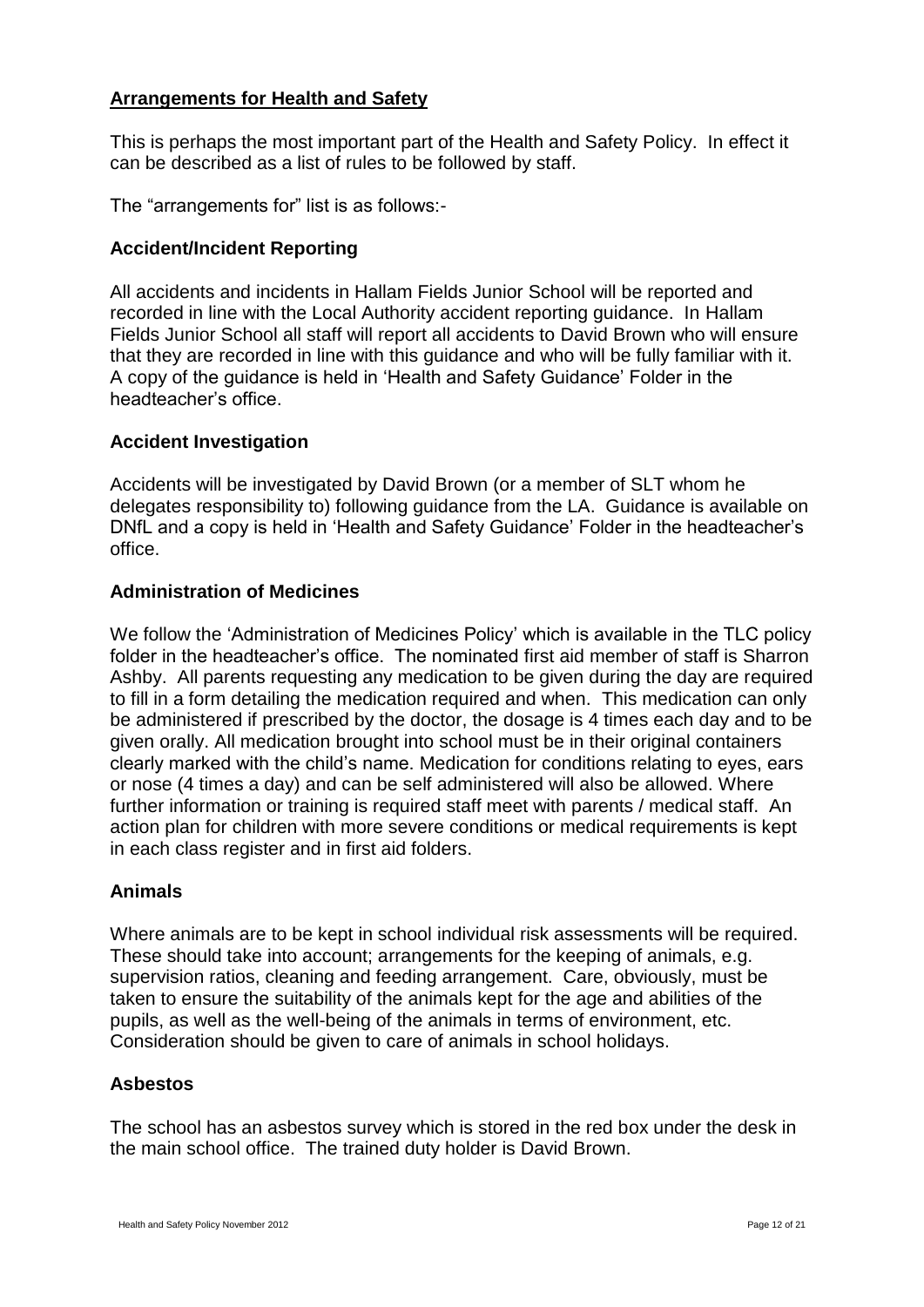All workmen are required to sign a document before any work is carried out to the fabric of the building, which notifies them of their duty to stop work if they come across any asbestos, and seek further advice.

### **Communication**

On the staff room noticeboard is a book to report any health and safety concerns. This is checked by the caretaker with issues repaired or reported to the office for outside contractors. The headteacher also checks the book periodically to ensure jobs are being reported / repaired.

#### **Consultation with Staff**

Items concerning Health and Safety are brought to the staff in staff meetings as appropriate. Staff meeting / Inset time is also used for training purposes. Any issues which are more urgent are delivered immediately to inform all staff / children.

#### **Contractors**

Where the local authority is not used, the School Business Manager ensures that all contactors undertaking work on their site are competent, adequately insured, and are able to carry out their activities in a way which poses no threat of injury to anybody in the vicinity including pupils, staff, visitors or to a lesser extent, trespassers. This includes checking qualifications / insurance documents as appropriate. Where further advice is required she consults with the headteacher / LA.

#### **COSHH**

We employ our cleaning staff through the LA. All substances which are used have COSHH assessments and cleaning staff receive training from the authority. All such substances are locked away from the children.

#### **Curriculum Areas**

Arrangements for controlling the risk in specific curriculum areas:

- Design and Technology
- Drama
- Science
- Physical Education, etc
- Art

In secondary schools, departments will have their own safety procedures relevant to the teaching of the curriculum in that area. The school main safety policy should refer to these curriculum areas but not necessarily duplicate them.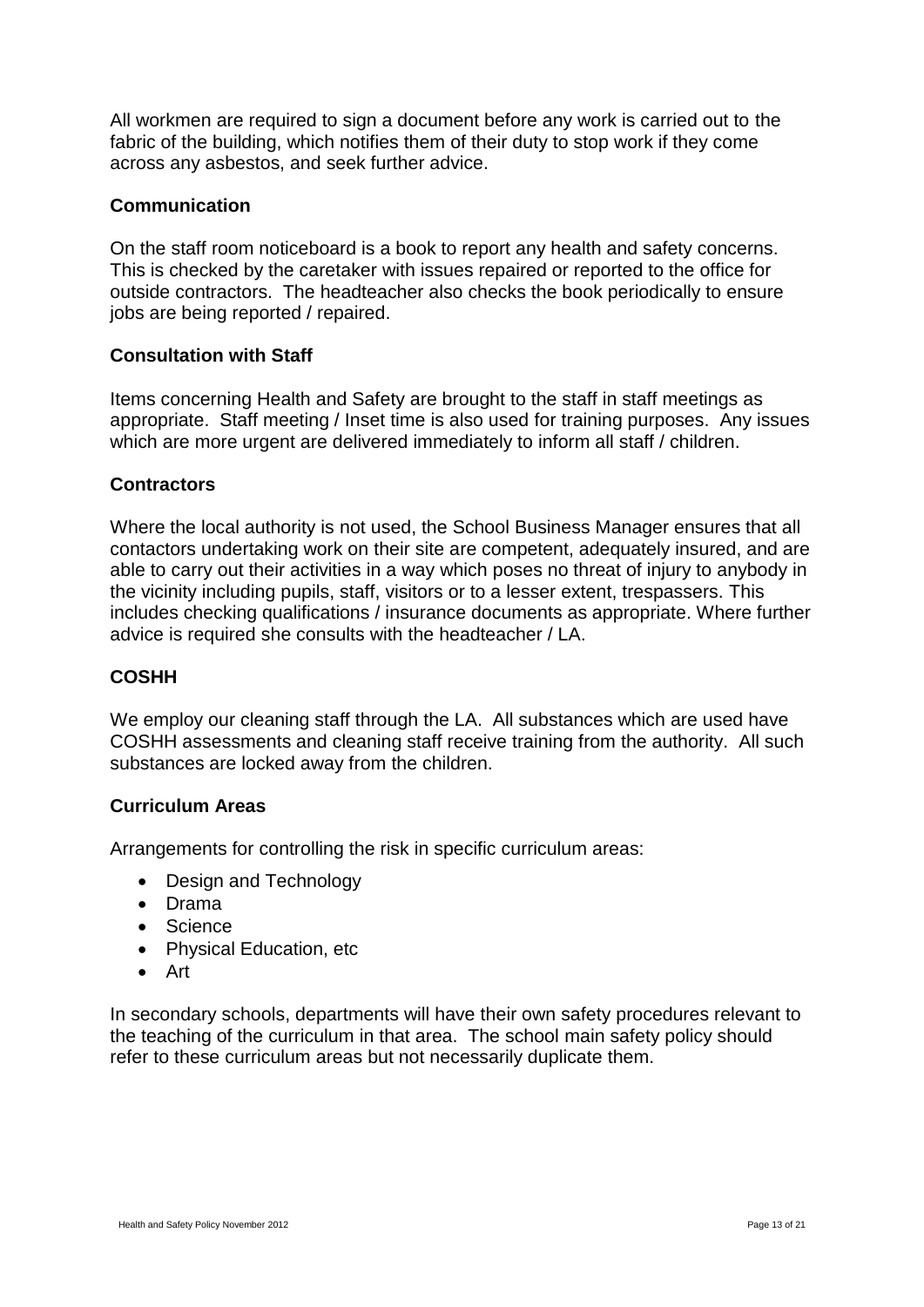#### **Disaster Plans**

There is a critical incident plan which is updated and approved by the governing body annually. This is stored in the school office in the red box, and has been shared during a staff meeting. This plan details; plans to deal with explosions, bomb scares, escape of dangerous substances, etc, e.g. evacuation procedures; who will contact the emergency services, who will isolate gas points, how and where, etc.

#### **Display Screen Equipment**

Where staff or children are using display equipment for a prolonged period of time, advise is sought from the LA, with a workplace assessment being carried out as required. When new equipment is being purchased, account is taken of seating position, height of screen and space to work.

#### **Educational School Visits**

In school we follow Derbyshire's system for approving educational visits. This uses the Evolve computerised system. The school's Educational Visits Co-ordinator is Jenny Smedley. All visits are sent to Jenny for approval, before being forwarded to David Brown for his final approval. All residential trips are reported to the governing body for approval, and are submitted to the local authority if required.

#### **Fire**

- The duty holder is David Brown
- The fire risk assessment is kept with the fire folder in the red box in the school office.
- Fire evacuation procedures are displayed in all classrooms and throughout the school, they are also included in induction packs and in the staff and supply handbooks. Sharon Siddons will contact the emergency services,
- The testing of the fire alarm is carried out by the caretaker and recorded.
- Termly fire evacuation drills are recorded in the folder in the red box stored in the office.
- Inspection and service of fire fighting equipment, is ordered by the school business manager and carried out annually. A record is kept on file in the red box in the school office.

#### **First Aid**

- Name(s) of First Aider(s)
	- o Dawn Healy
	- o Melanie Limb
	- o Sharron Ashby
	- o Jane Winsor
	- o Victoria Oxley
	- o Nicola Thacker
	- o Kristina Place
	- o Emily Conroy
	- o Alison Mulnier
	- o Vanessa Gomm
	- o Sandra Widdowson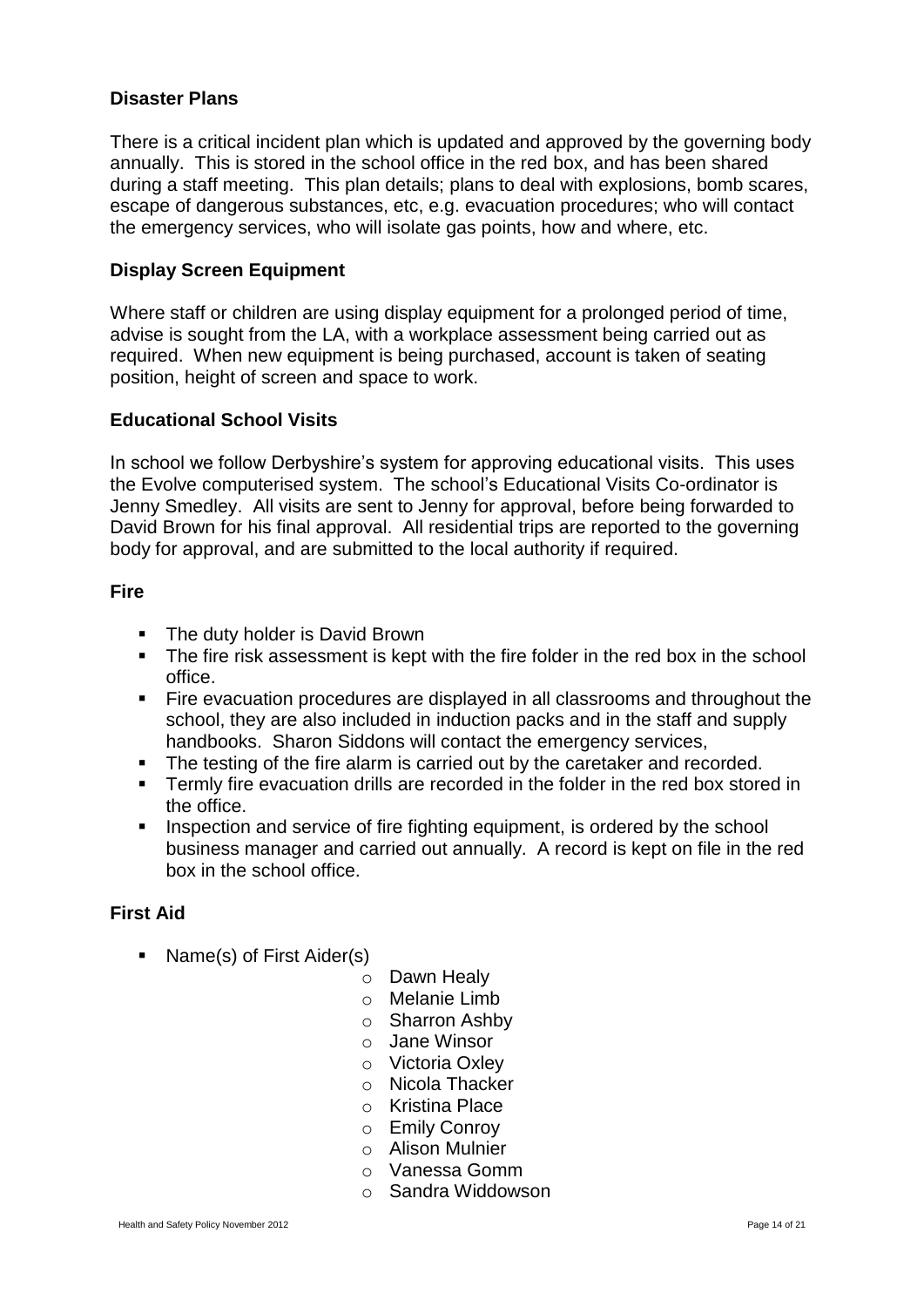- o Anne Marie Riley
- o Emma Stokes
- Name of appointed person
	- o Sharron Ashby / Victoria Oxley
- **Location of first aid box(es)** 
	- o In all year groups
	- o Staffroom
	- o Office
- Who is responsible for maintaining the contents of the first aid box
	- o All staff to report contents needing ordering to Victoria Oxley
- A list of the prescribed contents of a first aid box is kept by the appointed person, who ensures that items are stocked and in date within school.
- In the event of an emergency, Sharron Ashby will contact the emergency services if required
- **Parents are notified by note of any minor injury or head bump. Records are** kept at school of all incidents. For anything more serious parents are contacted asap to collect their child to take for medical attention.

#### **Housekeeping/Storage**

All staff are responsible for ensuring that all walkways are kept clear, and that items are stored correctly. The caretaker is responsible, alongside the cleaner, to ensure all rubbish is removed.

#### **Inspection of the Premises**

A full site inspection is carried out with the headteacher and named governor annually to check all elements of the school, and check paper work. The site is checked by the caretaker daily, and includes a perimeter check weekly. Informal checks are carried out by staff on a daily basis in the areas where they are working. Records of all formal checks are recorded in the file stored in the red box in the school office. This includes records of formal observations and actions required, alongside the book on the staffroom notice board, and the health and safety action plan held by the headteacher.

#### **Lone Working**

People who work alone face the same hazards in their daily work as other workers. However, for lone workers the degree of risk of harm is often greater than for other workers. It is therefore essential that the risk of lone working is taken into account when risk assessments are carried out. If the risk assessment shows that it is not possible for the work to be done safely by a lone worker, then other arrangements must be put in place.

Lone workers can face hazards such as accidents or emergencies arising out of the work and lack of first aid equipment; fire; inadequate provision of rest, hygiene, and welfare facilities; and violence from members of the public.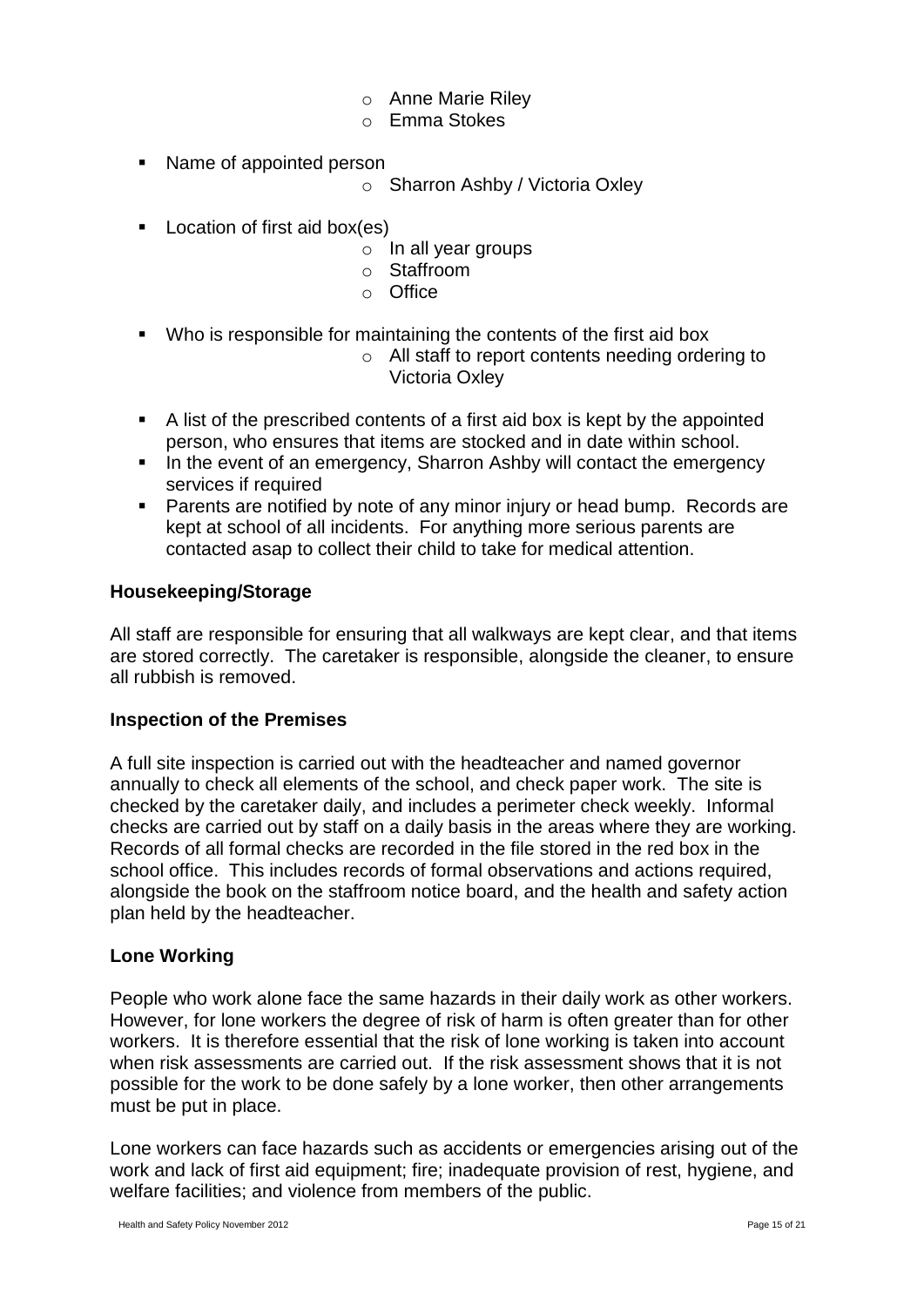We have a risk assessment kept in the headteacher's office for lone workers, and we also have a portable emergency alarm system which contacts the police. One handset is kept by the caretaker and the other is stored in the school office for anyone to access.

### **Manual Handling**

The Manual Handling Regulations establish a clear hierarchy of measures for dealing with risk from manual handling, these are:

- Avoid hazardous manual handling operations so far as is reasonably practicable;
- Assess any hazardous manual handling operations that cannot be avoided; and
- Reduce the risk of injury so far as is reasonably practicable.

Staff training will be reviewed annually through the health and safety audit to ensure staff are adequately trained to avoid injury where possible.

#### **Mechanical/Electrical**

All electrical equipment is PAT tested in accordance with the requirements. Any new electrical items are tested in the next round of PAT tests. Donated items should be tested prior to use.

#### **Monitoring Auditing**

The policy is reviewed annually, unless due to changes there is a need sooner. David Brown will bring the policy to RMC for review. An annual action plan will accompany the policy and be updated throughout the year, and reported back to the RMC three times a year.

All records of monitoring and testing are stored in the folder in the red box in the school office.

Records are kept for Fire Alarm Tests Fire Drills Emergency Lighting Portable Electrical Equipment Fault report Ladders Inspection Accident Form H&S Training PE Equipment H&S Faults Landlord Visit H&S Inspection Fire Extinguisher Boiler Servicing & Gas Testing Burglar Alarm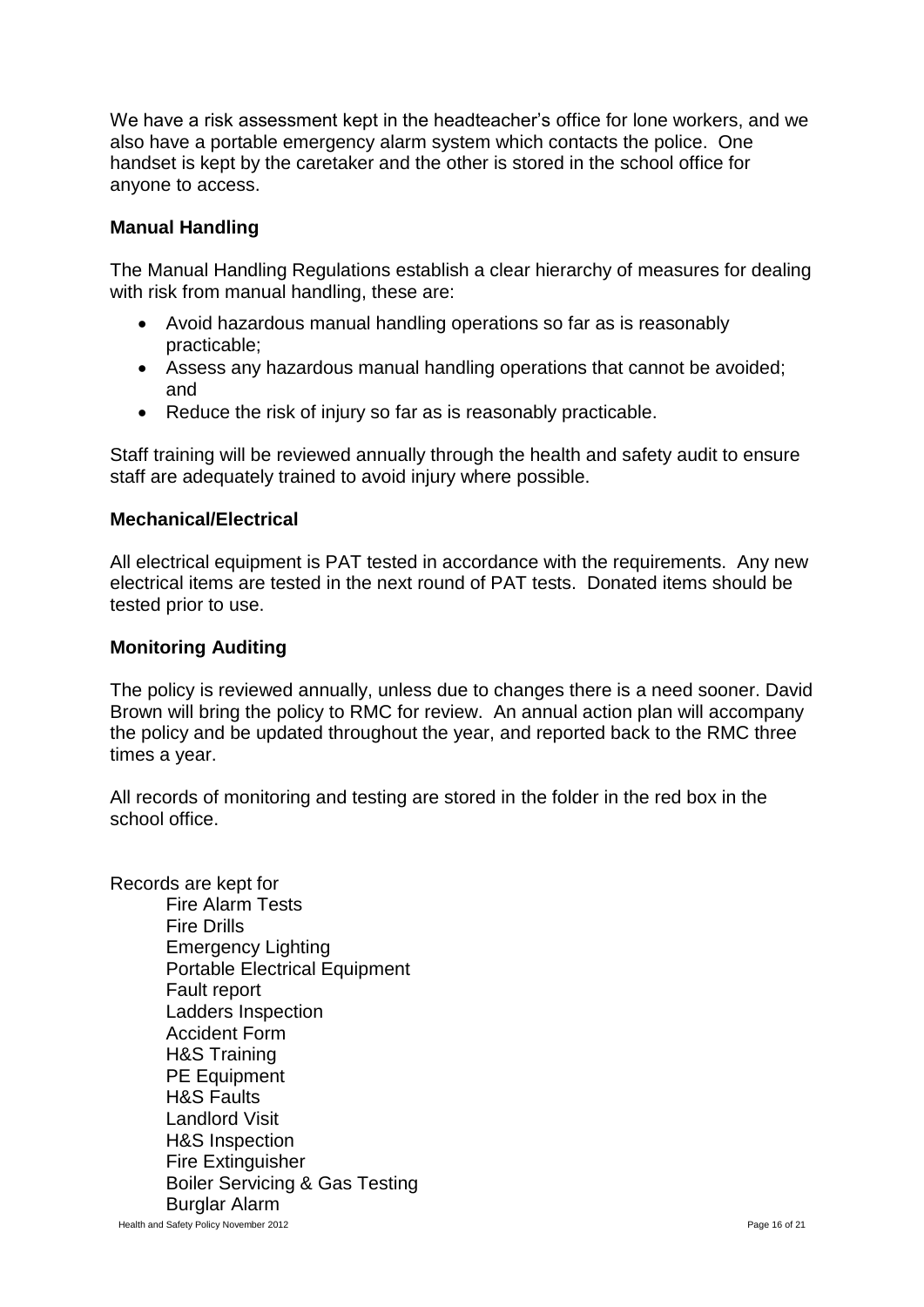Five Year Fixed Wiring Legionella Control of Waste Energy Certificate.

The following Health and Safety Management Plan Monitoring Schedule, provides a structure example already used by Derbyshire Schools.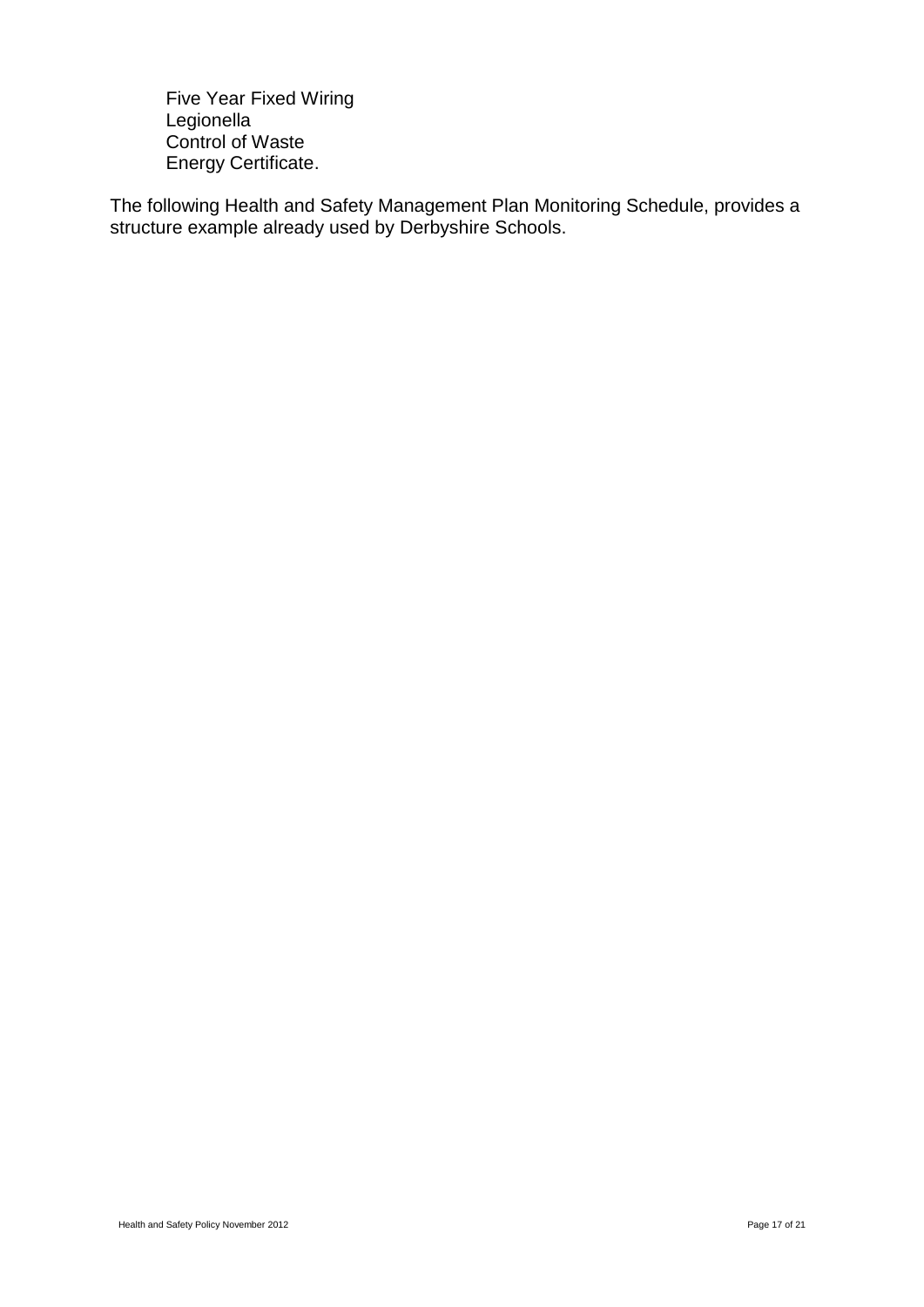# **Health and Safety Plan Monitoring Schedule**

#### **Annual Checks**

| <b>Item</b>                             | <b>Check By</b>       | <b>Comments</b> |
|-----------------------------------------|-----------------------|-----------------|
| <b>Risk Assessments</b>                 | David Brown           |                 |
| Policy and Management Plan              | David Brown /         |                 |
|                                         | <b>Named Governor</b> |                 |
| <b>COSHH</b>                            | David Brown           |                 |
| <b>Review of Procedures</b>             | David Brown           |                 |
| Manual Handling of Risk Assessments     | David Brown           |                 |
| <b>Accident Reports</b>                 | <b>Sharron Ashby</b>  |                 |
| <b>Cleaning Staff Procedures</b>        | David Brown           |                 |
| <b>Record Fire Appliance Test</b>       | Sharron Ashby         |                 |
| <b>Record PE Equipment Check</b>        | <b>Sharron Ashby</b>  |                 |
| <b>Check Completion of PAT Testing</b>  | Sharron Ashby         |                 |
| <b>Whole Staff Training- Refreshers</b> | David Brown           |                 |
| Non Accidental Injury Reports           | <b>Sharron Ashby</b>  |                 |
|                                         |                       |                 |
|                                         |                       |                 |
|                                         |                       |                 |
|                                         |                       |                 |

# **Weekly Checks**

| <b>Item</b>                                          | <b>Check By</b>                 | <b>Comments</b> |
|------------------------------------------------------|---------------------------------|-----------------|
| Playground, Walls, Fences, Gates and<br><b>Seats</b> | <b>Roger Coupe</b><br>Caretaker |                 |
| <b>Fire Alarm Tests</b>                              | <b>Roger Coupe</b><br>Caretaker |                 |
| Legionella                                           | Roger Coupe<br>Caretaker        |                 |
|                                                      |                                 |                 |
|                                                      |                                 |                 |
|                                                      |                                 |                 |
|                                                      |                                 |                 |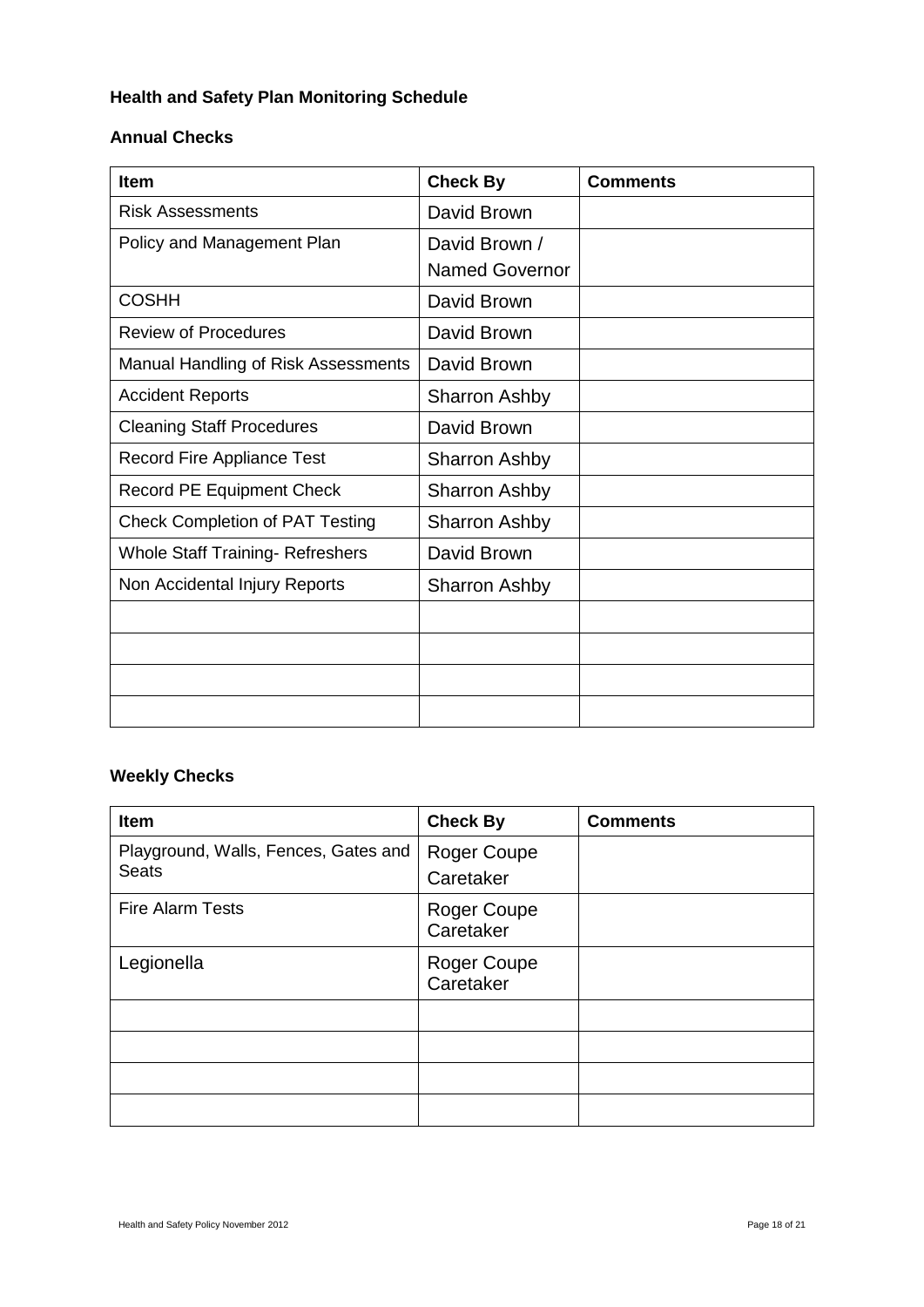#### **Daily Checks (by observation, discussion etc)** *(delete and amend as appropriate)*

| <b>Item</b>                                                 | <b>Check By</b>                | <b>Comments</b> |
|-------------------------------------------------------------|--------------------------------|-----------------|
| <b>Physical Intervention</b>                                | Class Teacher /<br>David Brown |                 |
| <b>PE Safety</b>                                            | Class Teacher /<br>David Brown |                 |
| Lettings (Safety)                                           | N/A                            |                 |
| Communication of Health and Safety<br>concerns to all staff | David Brown                    |                 |
|                                                             |                                |                 |
|                                                             |                                |                 |
|                                                             |                                |                 |
|                                                             |                                |                 |

#### **Termly Checks**

| <b>Item</b>                                                       | <b>Check By</b>                        | <b>Comments</b> |
|-------------------------------------------------------------------|----------------------------------------|-----------------|
| Health and Safety Report by<br>Headteacher at Governors' meetings | <b>Charlotte Naylor</b>                |                 |
| Premises Inspection                                               | David Brown /<br><b>Named Governor</b> |                 |
| Fire Log                                                          | <b>Named Governor</b>                  |                 |
| <b>Accident Reports</b>                                           | David Brown                            |                 |
| <b>Fire Evacuation</b>                                            | <b>Named Governor</b>                  |                 |
| Visual Check of Electrical Equipment                              | David Brown                            |                 |
| <b>Premises Security</b>                                          | Roger Coupe /<br>David Brown           |                 |
|                                                                   |                                        |                 |
|                                                                   |                                        |                 |
|                                                                   |                                        |                 |

#### **Out of School Activities**

The school follows the 'Evolve' system for approving all off site visits. Staff complete the relevant form, and risk assessments before sending them for approval to the visits coordinator (Jenny Smedley), who checks the information before sending it to the headteacher to approve. Any residential trips, or those of a dangerous nature will have further approval from the LA.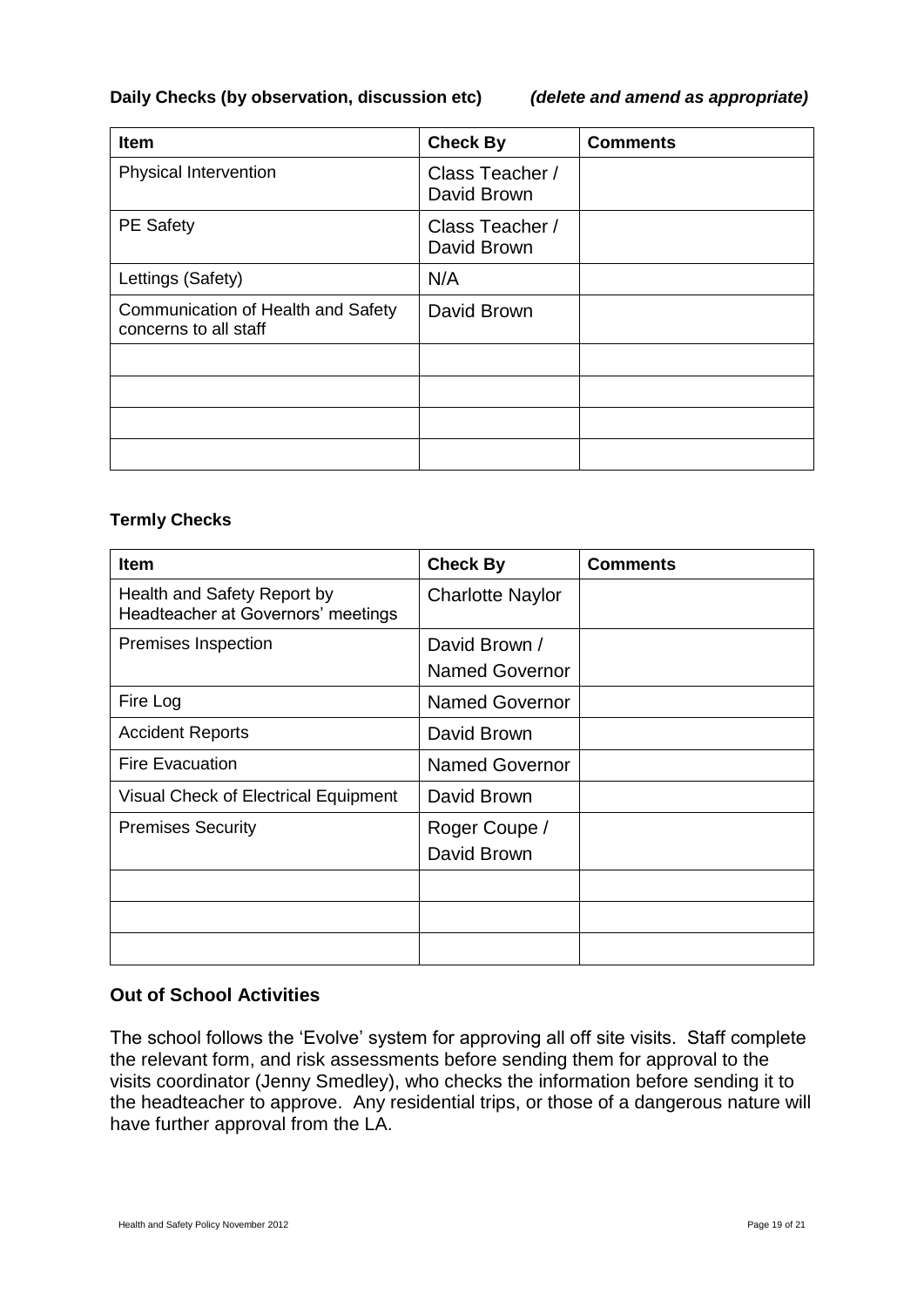#### **Premises**

The premises are currently not used by a group outside of normal hours. In the event of this, consideration should be given to what information should be passed to groups who use the premises, etc. Classrooms/offices. Plant/Boiler Room.

#### **Playground Safety**

The school has a separate risk assessment to cover the playground and the supervision ratios. The risk assessment is filed in the headteacher's office, and a copy is available in the staff and supply handbooks.

#### **Risk Assessments**

All risk assessments are carried out and reviewed annually. They are stored in the headteacher's office. Any specific activities deemed to include a risk will have risk assessments drawn up as required. Staff complete risk assessments for all trips which they take children on, these are stored in the school office.

#### **Road Safety**

There is a separate entrance for vehicles. The gates are closed at 8.45 as the children enter school, and are closed throughout the day until the children have left. If the children are required to use this entrance at any point then the headteacher makes a decision regarding staffing and will usually keep one gate closed so vehicles are unable to enter the site. We have a crossing patrol at the beginning and end of the school day.

#### **Security**

There is one entrance to the school during the school day. This is across the walkway where visitors are required to ring a bell to be allowed into school. They are then greeted by a member of staff who deals with their request or will ask them to sign in.

#### **Site Access**

Vehicle access is closed during the time when children are arriving / leaving school. At all times during the school day deliveries need to contact the office to be able to gain access to the car park.

#### **Stress Management**

The governing body have adopted the LA's stress policy which is made available to all staff. A copy is kept in the headteacher's office in the RMC policy folder.